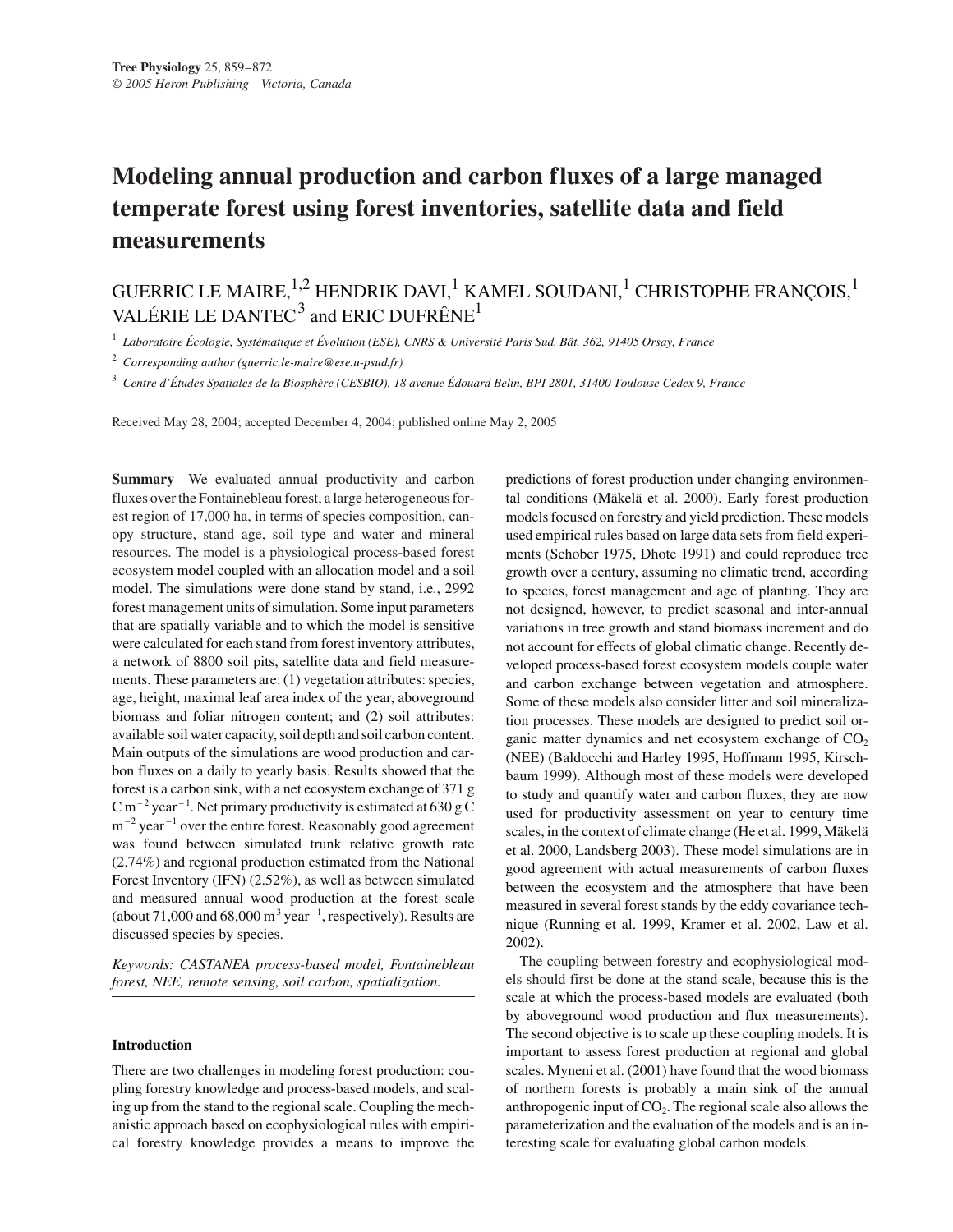Few attempts have been made to spatialize process-based forest models at the regional scale. These models contain numerous parameters, making their application difficult at regional or larger scales because of the large amount of data required for model parameterization. Combined remote sensing and geographic information systems (GIS) tools provide new approaches for scaling up processes from the stand to regional or larger scales (Plummer 2000). Ditzer et al. (2000) presents such a study for a 55,000 ha tropical rain forest using the process-based forest growth model Formix 3-Q. That model, however, cannot account for the effects of climate change; photosynthesis is empirically based; and the model does not simulate soil water balance, soil carbon fluxes and heterotrophic respiration. Nevertheless, the model has proved useful for studies on allometry and forest management. We are interested in the Formix 3-Q modeling study because application of the model over the whole forest relies on the use of a GIS database that includes forest inventory data and aerial photographs.

In the present work, we used and parameterized a detailed process-based model to simulate, at a regional scale, the productivity and carbon budget of a large, managed temperate forest, characterized by high heterogeneity in species composition, tree age, canopy structure, soil type and water and mineral resources. Our approach was to use local measurements (large stand-scale database) and simulations performed stand by stand over the whole forest with a process-based ecosystem model. A distinctive feature of the study was that it linked forest inventories, soil inventories, satellite data and field measurements to produce a precise parameterization of the model and thus a precise quantification of forest carbon fluxes and productivity. This work is an essential first step to predicting both inter-annual and long-term climate change effects on forest carbon balance at the regional scale.

#### **Materials and methods**

#### *Model description*

CASTANEA is a physiological multilayer process-based model designed to predict the carbon balance of an even-aged, monospecific deciduous forest stand. The main output variables are: (1) leaf area index (LAI), standing biomass, soil carbon content and water content, which are state variables; and (2) canopy photosynthesis, maintenance respiration, growth of organs, growth respiration, soil heterotrophic respiration, transpiration and evapotranspiration, which are flux density variables (Davi 2004, Dufrêne et al. 2005).

The canopy is assumed to be horizontally homogeneous and vertically subdivided into a variable number of layers, each enclosing the same amount of leaf area (typically less than  $0.2 \text{ m}^2 \text{ m}^{-2}$ ). No variability between trees is assumed and so one "average" tree is considered representative of the stand. A discussion of this assumption, based on an uncertainty analysis, is given in Dufrêne et al. (2005). The species used for the simulations are the main species of the stand, which may lead to inaccuracies in some cases, especially when mixed coniferous–deciduous stands are being considered. Tree structure is represented as a combination of foliage, stems, branches, coarse and fine roots. A carbohydrate storage compartment is also represented but not physically located in the model.

From incident radiation and photosynthetic characteristics of individual leaves, half-hourly rates of gross canopy assimilation and transpiration are calculated. Leaf nitrogen per unit area ( $N_a$ ; g N m<sup>-2</sup> leaf) is calculated from measured leaf nitrogen concentration ( $N_{\rm m}$ ; g N  $g_{\rm DM}^{-1}$  leaf), which is assumed to be constant inside the canopy, multiplied by leaf mass per area (LMA), which decreases exponentially inside the canopy. Photosynthetic capacity of leaves in different canopy positions is derived from leaf *N*a.

After subtracting maintenance respiration requirements, the remaining assimilates are allocated to the growth of various plant tissues based on priorities that vary with season. The allocation coefficients depend only on the species. Fine roots and storage compartments were estimated by inverting the model assuming a constant biomass (i.e., equilibrium) on a yearly basis. This calibration was carried out at three sites, two in eastern France and one in the Netherlands: in Hesse for beech (Barbaroux 2002, Dufrêne et al. 2005), in Champenoux for oak (Barbaroux 2002) and in Loobos for Scots pine (Davi 2004). The allocation coefficient for coarse roots was calculated assuming a constant ratio between coarse roots and trunks (coarse root:shoot ratio): a value of 0.2 was deduced from Cairns et al. (1997). Carbon allocation to aboveground wood is thus the resultant and is not calibrated, allowing us to use it as a validation output. An evaluation of this calibration in the Fontainebleau forest is given by Barbaroux (2002), and possible age and fertility effects are discussed below. Phenological stages (e.g., budburst, end of leaf growth, start of leaf yellowing) and leaf growth depend on degree days. Maintenance respiration depends on temperature and  $N<sub>m</sub>$  of various organs, whereas growth respiration depends on the biochemical composition of organs.

The soil water balance sub-model includes three soil layers. The soil organic carbon sub-model (based on the Century model (Parton et al. 1987) and described in Epron et al. (2001)) separates soil organic carbon into three major components, which include active pools (live soil microbes plus microbial products), slow pools (resistant plant material) and passive pools (soil stabilized plant and microbial material) pools. Carbon flow between pools is controlled by decomposition rate and a microbial respiration loss parameter, which depend on soil texture, soil water and temperature. A major uncertainty in the soil model is the initialization of the carbon pools. We based the initialization on an equilibrium hypothesis.

There are two main time steps in the model: half-hourly and daily. The simulation period typically ranges from days to years. Most variables including fluxes (light penetration, photosynthesis, respiration, transpiration, rainfall interception, soil evaporation) are simulated half-hourly, whereas all the state variables (organ biomass, soil and carbon water content) and some others (growth and phenology) are simulated daily. The model includes several species sub-models, accounting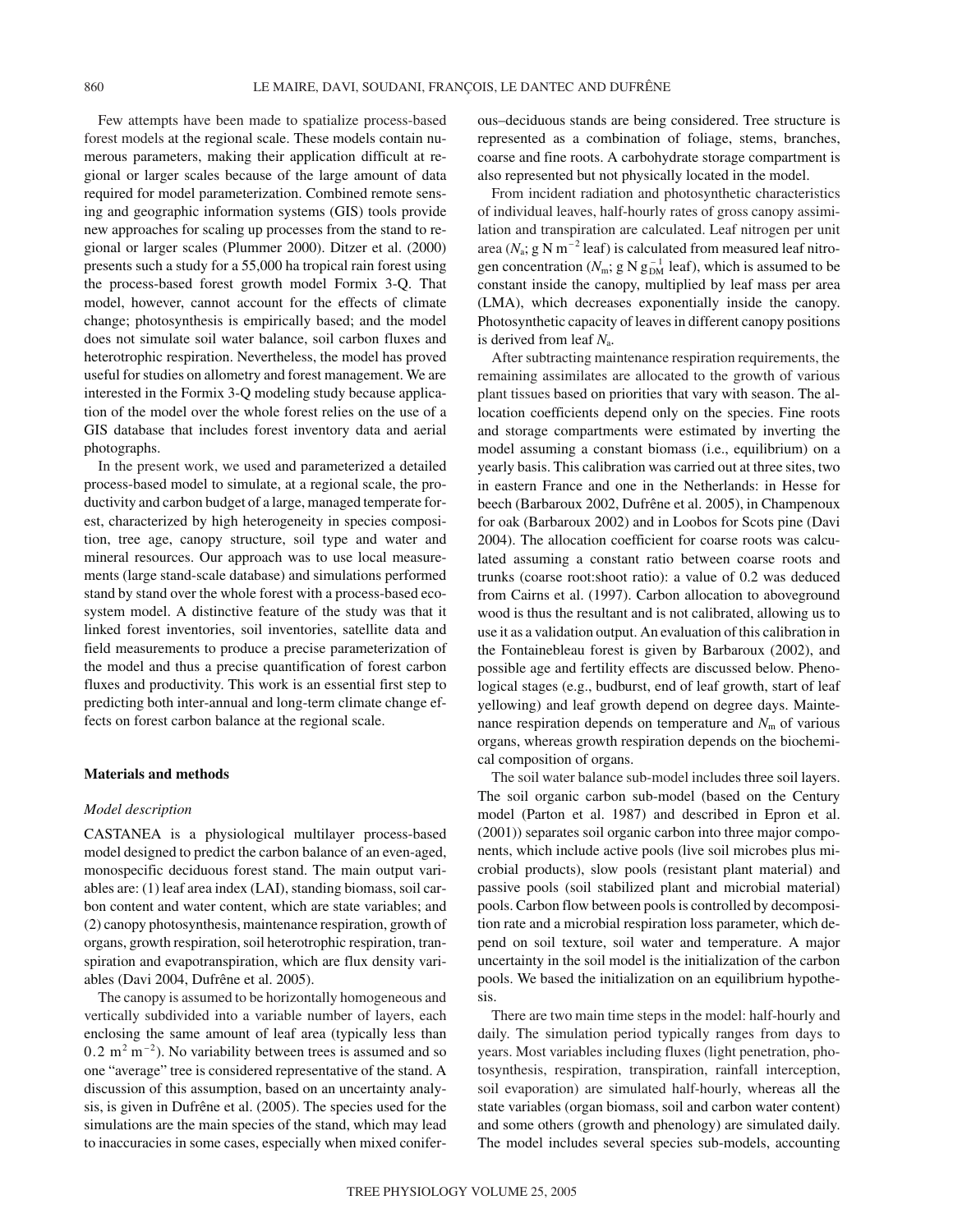for the main species of France: *Fagus sylvatica* L., *Quercus robur* L./*Quercus petraea* (Matt.) Liebl. and *Pinus sylvestris* L. Other species sub-models may also be included (e.g., *Quercus pubescens* Willd., *Quercus ilex* L. and *Pinus pinaster* Ait.).

Input meteorological driving variables, either half-hourly or daily values, are global radiation, rainfall, wind speed, air humidity, temperature and atmospheric  $CO<sub>2</sub>$  concentration. A list of simulated processes and the original authors of the submodels are given in Table 1. A more complete description of the model, including equations, is given in Dufrêne et al. (2005).

Most of the sub-models were tested and validated for *F. sylvatica* with independent measurements of canopy photosynthesis, autotrophic and heterotrophic respiration, NEE, wood and root growth, transpiration, soil water evaporation, rainfall interception and soil water status (Davi 2004, Davi et al. 2005). These measurements and validations were made at the Carboeuroflux Hesse flux-tower site (Granier et al. 2000) and are described in Davi et al. (2005). For the pine species, NEE, transpiration and evaporation fluxes were validated at the Loobos (Dolman 2002) and Le Bray Carboeuroflux sites (Berbigier et al. 2001). For the oak and beech species, model validation was made on annual growth calculated from wood drill cores extracted at 22 stands in the Fontainebleau forest (13 oak stands, nine beech stands) (Barbaroux 2002, Davi 2004).

The CASTANEA model has about 200 so-called parameters, most of which are constants: 15% are physical constants or regional parameters, and 65% are local-scale physical or biophysical constants describing the soil or the vegetation. These local-scale constants are dependent on tree species, but do not vary much from stand to stand (e.g., quantum yield). Finally, 20% of the parameters are variable from one stand to another, even if the species is the same (e.g., stand age and LAI). In our study, most of these spatially variable parameters were determined or estimated.

The sensitivity of the model to the parameters has been studied on a yearly basis with a Monte Carlo technique (Dufrêne et al. 2005). Results have shown that the most sensitive parameters are the photosynthetic parameters, soil water-holding capacity parameters, canopy structure parameters and phenology driving parameters. Parameters that are both sensitive and highly spatially variable include LAI, aboveground woody biomass (AWB), age,  $N<sub>m</sub>$ , soil depth and available soil water capacity.

## *Study site*

The Fontainebleau forest, located in the southeast of Paris  $(48°25' N, 2°40' E)$  extends over 17,000 ha (Figure 1), with a mean altitude of 120 m. The region is characterized by a temperate climate, with a mean annual temperature of 10.6 °C and a mean annual precipitation of 750 mm fairly well distributed throughout the year. This forest is actively managed by the French National Forest Office (ONF) and is divided into about 3600 management units. Regular forestry practices modify the structure and species composition of the forest stands. The forest is composed of 38% oak (*Q. robur*/*Q.petraea*), 31% Scots

Process and Model Model and Main input parameters and Main input parameters and Main input parameters Radiation interception Multilayer radiative transfer model derived from SAIL (Verhoef 1984, Solar radiation, LAI, foliar 1985, François 2002, Dufrêne et al. 2005) distribution Leaf photosynthesis and Farquhar et al. (1980), Ball et al. (1987), Wullschleger (1993) Climatic data, foliar nitrogen stomatal conductance content  $\sim$ Canopy photosynthesis Multilayer model including sun and shade leaves, LAI, LMA (Dufrêne et al. 2005) Phenology Day-degree and day duration function (Dufrêne et al. 2005) Climatic data Allocation System of priorities (Dufrêne et al. 2005) Phenology, allocation coefficients Maintenance respiration Ryan (1991), Damesin et al. (2002) Living biomass, temperature, nitrogen content Growth respiration Penning de Vries et al. (1974), Penning de Vries (1975) Construction cost, organ growth Water fluxes Bucket model (Monteith 1965, Penman 1948, Rutter et al. 1971, Climatic data, available soil Dufrêne et al. 2005) water capacity, LAI Effect of soil water status Sala and Tenhunen (1996), Dufrêne et al. (2005) Soil water on canopy gas exchange Heterotrophic respiration and Derived from CENTURY (Parton et al. 1987, Epron et al. 2001) Temperature, soil water, texture, soil organic matter cycle dead biomass fall

Table 1. Description of the main processes simulated in the CASTANEA model, their sources and a short description of their main input parameters. Abbreviations: LAI = leaf area index; and LMA = leaf mass per area.

| Process                                               | Model                                                                                                             | Main input parameters                                |  |  |
|-------------------------------------------------------|-------------------------------------------------------------------------------------------------------------------|------------------------------------------------------|--|--|
| Radiation interception                                | Multilayer radiative transfer model derived from SAIL (Verhoef 1984,<br>1985, François 2002, Dufrêne et al. 2005) | Solar radiation, LAI, foliar<br>distribution         |  |  |
| Leaf photosynthesis and<br>stomatal conductance       | Farquhar et al. (1980), Ball et al. (1987), Wullschleger (1993)                                                   | Climatic data, foliar nitrogen<br>content            |  |  |
| Canopy photosynthesis                                 | Multilayer model including sun and shade leaves,<br>(Dufrêne et al. 2005)                                         | LAI, LMA                                             |  |  |
| Phenology                                             | Day-degree and day duration function (Dufrêne et al. 2005)                                                        | Climatic data                                        |  |  |
| Allocation                                            | System of priorities (Dufrêne et al. 2005)                                                                        | Phenology, allocation coefficients                   |  |  |
| Maintenance respiration                               | Ryan (1991), Damesin et al. (2002)                                                                                | Living biomass, temperature,<br>nitrogen content     |  |  |
| Growth respiration                                    | Penning de Vries et al. (1974), Penning de Vries (1975)                                                           | Construction cost, organ growth                      |  |  |
| Water fluxes                                          | Bucket model (Monteith 1965, Penman 1948, Rutter et al. 1971,<br>Dufrêne et al. 2005)                             | Climatic data, available soil<br>water capacity, LAI |  |  |
| Effect of soil water status<br>on canopy gas exchange | Sala and Tenhunen (1996), Dufrêne et al. (2005)                                                                   | Soil water                                           |  |  |
| Heterotrophic respiration and                         | Derived from CENTURY (Parton et al. 1987, Epron et al. 2001)                                                      | Temperature, soil water, texture,                    |  |  |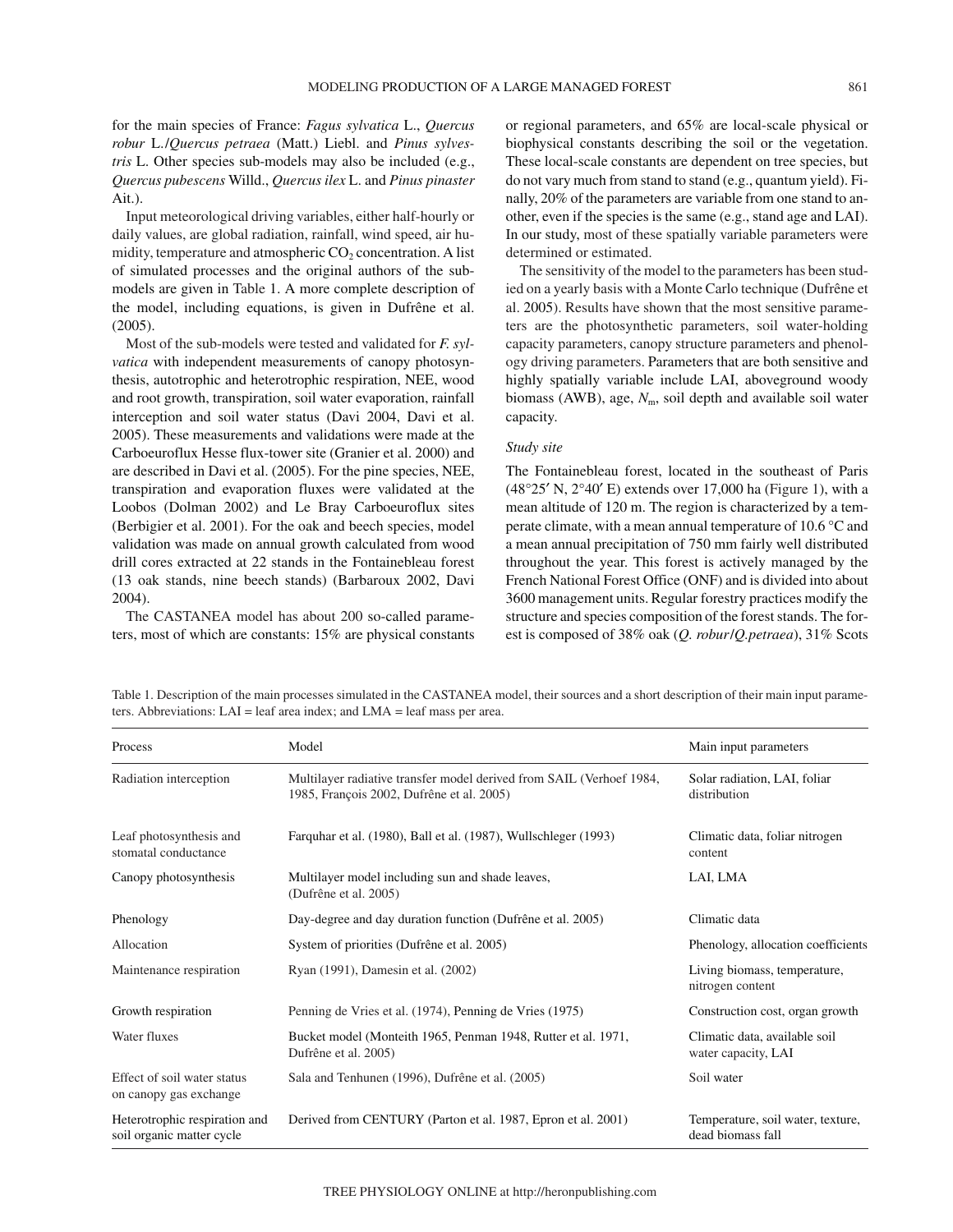pine (*P. sylvestris*) and 11% beech (*F. sylvatica*). The remaining 20% are other evergreen or deciduous species (5%) and sparsely wooded area (15%). These percentages are calculated with the main species of the stands, but only 10% of the forest is mixed deciduous–coniferous stands. Understory species are hornbeam (*Carpinus betulus* L.) and birch (*Betula pendula* Roth.). Most of the commercially exploited stands are located in areas of flat topography (plain and plateau), while slopes of the forest are mostly rocky and sparsely wooded. The soil is mainly sandy because of Stampian sand parent rock and deposition of windborne sands. These windborne sands are composed of Stampian sand mixed with loam and clay, and cover the whole forest to different depths (Robin 1993). The range in soil type varies widely, going from rendzine to podzol with various intermediate brunisols. Some parts of the forest also present hydromorphy, leading to gleyic soils.

The forest shows a great variety of stands, including the successive stages of development: seedlings, thickets, sapling stands, pole stands, mature forest and seed tree stands. The range of species and soil types adds variability, so that the Fontainebleau forest captures major characteristics of a west paleoartic managed forest.

## *Available data set description*

*Forest inventory attributes* Data are in a Geographical Information System built by the French National Forest Office in 1995. This GIS database contains a vectorized map of the boundaries of the forest stands based on aerial photography interpretation and field surveys. The resulting delimited stands are even-aged and homogeneous in species, structure, tree density, spatial distribution of trees and silvicultural practices. The Fontainebleau forest is divided into 3635 stands, with a mean area of 5 ha. Figure 1 shows the stand boundaries with the main species. For each stand, the attributes determined by measurements and site surveys are: (1) stand structure describing the distribution of trees by age and size classes; (2) basal area of the stand estimated at a tree height of 1.30 m with a basal area relascope at three locations in the stand; (3) dominant tree height, estimated by eye; (4) the three main species reported in order of cover importance—their mean diameter class and percent cover over the stand estimated visually; (5) the age class of the three main species estimated visually, stump analysis, archives references or wood drill core extraction, and the class intervals are 20 years for deciduous trees and 10 years for coniferous trees; and (6) other measured characteristics that were not used in our study.

*Soil database* The soil database was built by the French National Forest Office in 1995. It consists of about 8800 drilled pits evenly distributed over the forest (one every 2 ha). These measurements were done on a predefined spatial grid. Samples were obtained with a 2-m drill, and each description was made in the field. The attributes determined for each sample were soil type, humus type, underlying parent material and its depth if available, and for each horizon, the type, depth, texture, effervescence and pH. The nomenclature of soil and humus type was taken from Duchaufour (1982). The precision of the horizon thickness is less than 5 cm, and the total depth of the soil was reported when the drill blocked on the underlying parent material. Soil texture was determined as described by Baize (1988).

*Remote sensing data* On July 10, 1995, SPOT (Satellite Pour l'Observation de la Terre) satellite images of the region were acquired in three spectral bands: green, red (R) and near infrared (NIR) and with a pixel size of 20 m. Images were rectified and geo-referenced using ground control points and integrated into the GIS database of Fontainebleau forest. Digital counts (gray tone) were converted to at-satellite (top of atmosphere)



Figure 1. Forest map of the Fontainebleau forest (located southeast of Paris): *Pinus sylvestris* (dark gray), *Quercus petraea*/*Q*. *robur* (light gray), *Fagus sylvatica* (white) and other species (stipple).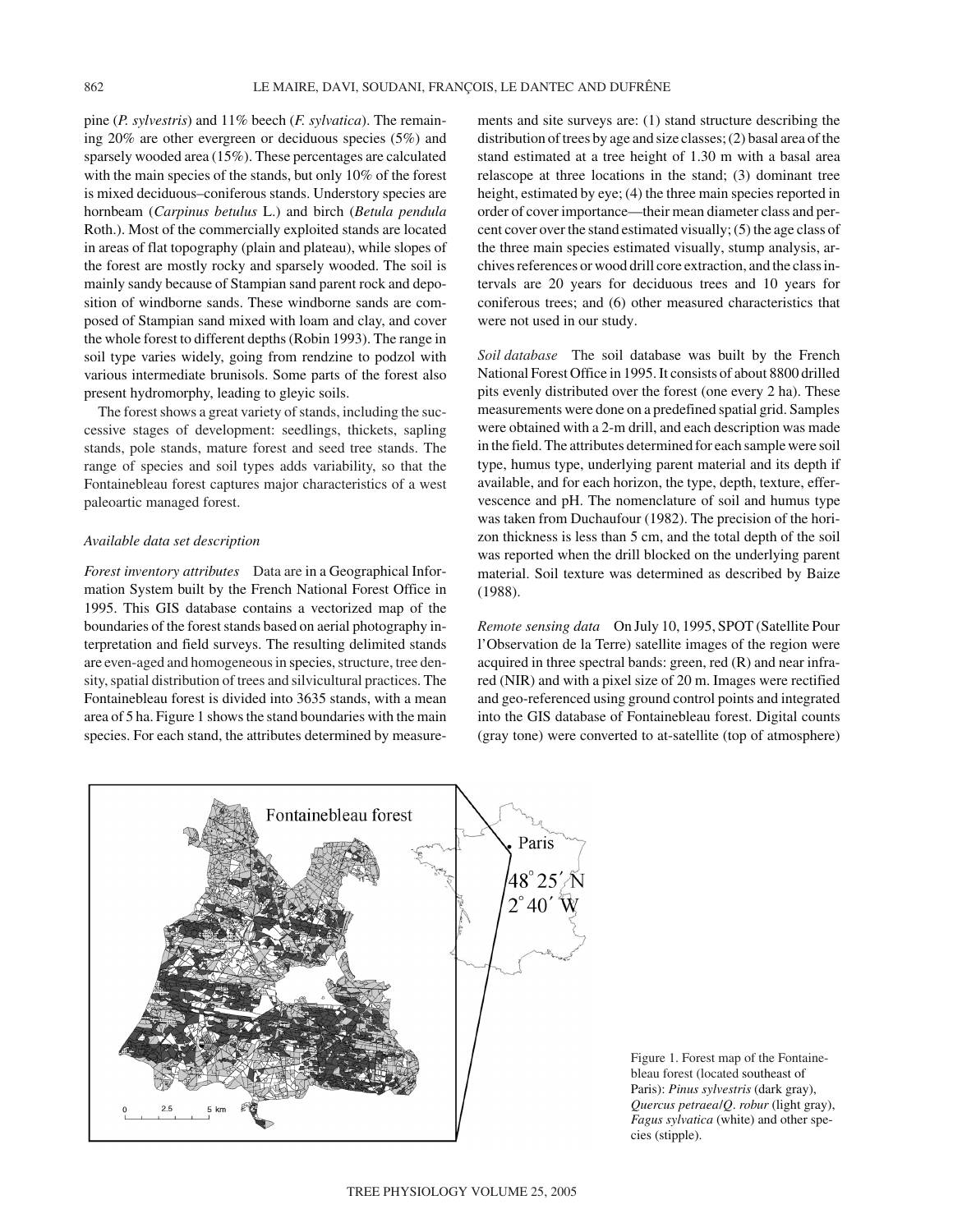radiance (W m<sup>-2</sup> sr<sup>-1</sup>  $\mu$ m<sup>-1</sup>) using the gains and the offsets contained in the image headers and then calibrated to scaled surface reflectance after atmospheric corrections using a Dark Object Subtraction approach (Song et al. 2001). The classical Normalized Difference Vegetation Index (NDVI) is calculated for each pixel of the image as:  $NDVI = (NIR - R)/(NIR + R)$ .

*Field measurements* Field measurements were made between 1994 and 2002 on 56 stands within the forest. The sampled stands represent the main species and a wide spectrum of ages, structures, soil compositions and tree densities. Most of the measurements in 1994 and 1995 were made during the European Multisensor Airborn Campaign (EMAC) organized by the European Space Agency (ESA), Ispra, Italy (Dufrêne et al. 1997). The measured variables were stand dendrometric characteristics: tree density, basal area, tree height, crown height, total biomass, trunk biomass and branch biomass, calculated as described by Proisy et al. (2000). In situ measurements of LAI were made with a Li-Cor LAI-2000 Plant Canopy Analyzer, from the end of June to mid-July 1995 under uniform diffuse sky on 41 of the 56 experimental stands. A detailed description and analysis of the spatial and temporal variability of LAI in the Fontainebleau Forest is given in Le Dantec et al. (2000). For leaf biochemical characteristics, sun and shade leaves were sampled to estimate leaf chlorophyll concentration, nitrogen concentration, LMA and leaf water content as described by Demarez et al. (1999). Stand age and annual wood increment of the stand were measured from wood drill cores as described by Barbaroux (2002).

## *Model parameterization*

We tried to spatialize most of the parameters to which the model is sensitive and that have high spatial and temporal variability among stands (see model description). For the other parameters, we used the mean value for each species, based on field measurements (mostly in Fontainebleau) or from the literature.

Spatially determined parameters were separated into tree parameters and soil parameters. Among the tree parameters, the most important were LAI,  $N_m$ , stand age (Table 2), percentage of living biomass (Tables 1 and 2) and AWB. Among the soil parameters, we distinguished between parameters describing soil water status and those describing soil carbon status (Table 1). Analysis and spatialization of the data sets were made with ESRI ArcGIS 8.1 software (Environmental Systems Research Institute, CA).

*Species characteristics* Species, age and height were extracted directly from the forest inventory. For each stand, the species considered is the main species of the stand as registered in the Fontainebleau forest GIS database (the case of mixed stands is discussed later). The age and the height of each stand were taken as the medians of the age and height classes for the main species.

*Organ biomass and carbohydrate reserves* Branch, trunk, coarse root and carbohydrate storage biomass were derived from the total aboveground biomass of the stand (Figure 2 and Table 2). Aboveground woody biomass ( $g_{DM}$  ha<sup>-1</sup> or g C m<sup>-2</sup> based on the conversion factor 0.5) was estimated for the EMAC stands from field measurements and allometric equations as described by Proisy et al. (2000). The product of basal area (BA) and dominant height (*H*) is linearly related to AWB. Two relationships were calibrated for deciduous and evergreen species (Le Dantec 2000):

$$
AWB = aBAH + b \tag{1}
$$

where  $a = 0.37$  or 0.22 and  $b = -0.01$  or 4.6, respectively, for deciduous ( $r^2$  = 0.96, 35 stands) or coniferous stands ( $r^2$  = 0.99, 13 stands).

*Leaf area index, leaf biomass and fine root biomass* Leaf area index was estimated based on within-stand NDVI variability (Davi 2004). For each stand, LAI was calculated based

Table 2. Initialization of biomass compartments of the stands. Input data are leaf area index (LAI), aboveground wood biomass (AWB) and leaf mass per area (LMA). Abbreviation: LWB = living wood biomass.

| Initialization                            | Quercus petraealQ. robur          | Fagus sylvatica                               | Pinus sylvestris                            |  |
|-------------------------------------------|-----------------------------------|-----------------------------------------------|---------------------------------------------|--|
| Aboveground wood biomass (AWB)            | Input data                        | Input data                                    | Input data                                  |  |
| Branch biomass <sup>1</sup>               | If age $> 175$ , 0.37AWB          | If age $> 175$ , 0.37AWB                      | 0.13AWB                                     |  |
|                                           | If age $< 25$ , 0.13AWB           | If age $< 25$ , 0.13AWB                       |                                             |  |
|                                           | Else $(0.0016age + 0.1)(AWB)$     | Else $(0.0016age + 0.1)(AWB)$                 |                                             |  |
| Living wood biomass $(LWB)^2$             | $1.3$ age <sup>-0.52</sup> AWB    | $4.3$ age <sup><math>-0.87</math></sup> (AWB) | $0.9$ age <sup><math>-0.52</math></sup> AWB |  |
| Leaf biomass (max.)                       | Input LAI $\times$ integrated LMA | Input LAI $\times$ integrated LMA             | Input LAI $\times$ integrated LMA           |  |
| Fine root biomass $3$                     | $=$ Leaf biomass (max)            | $=$ Leaf biomass (max)                        | $= 2/3$ Leaf biomass (max)                  |  |
| Coarse root biomass <sup>4</sup>          | 0.2AWB                            | 0.2AWB                                        | 0.2AWB                                      |  |
| Carbohydrate storage biomass <sup>5</sup> | 0.3LWB                            | 0.3LWB                                        | 0.25LWB                                     |  |

 $1$  Hatsch (1997).

 $2$  Ceschia et al. (2002).

<sup>3</sup> Vogt et al. (1987), Santantonio (1989), Bauhus and Bartsch (1996).

 $4$  Cairns et al. (1997).

 $5$  Barbaroux et al. (2003).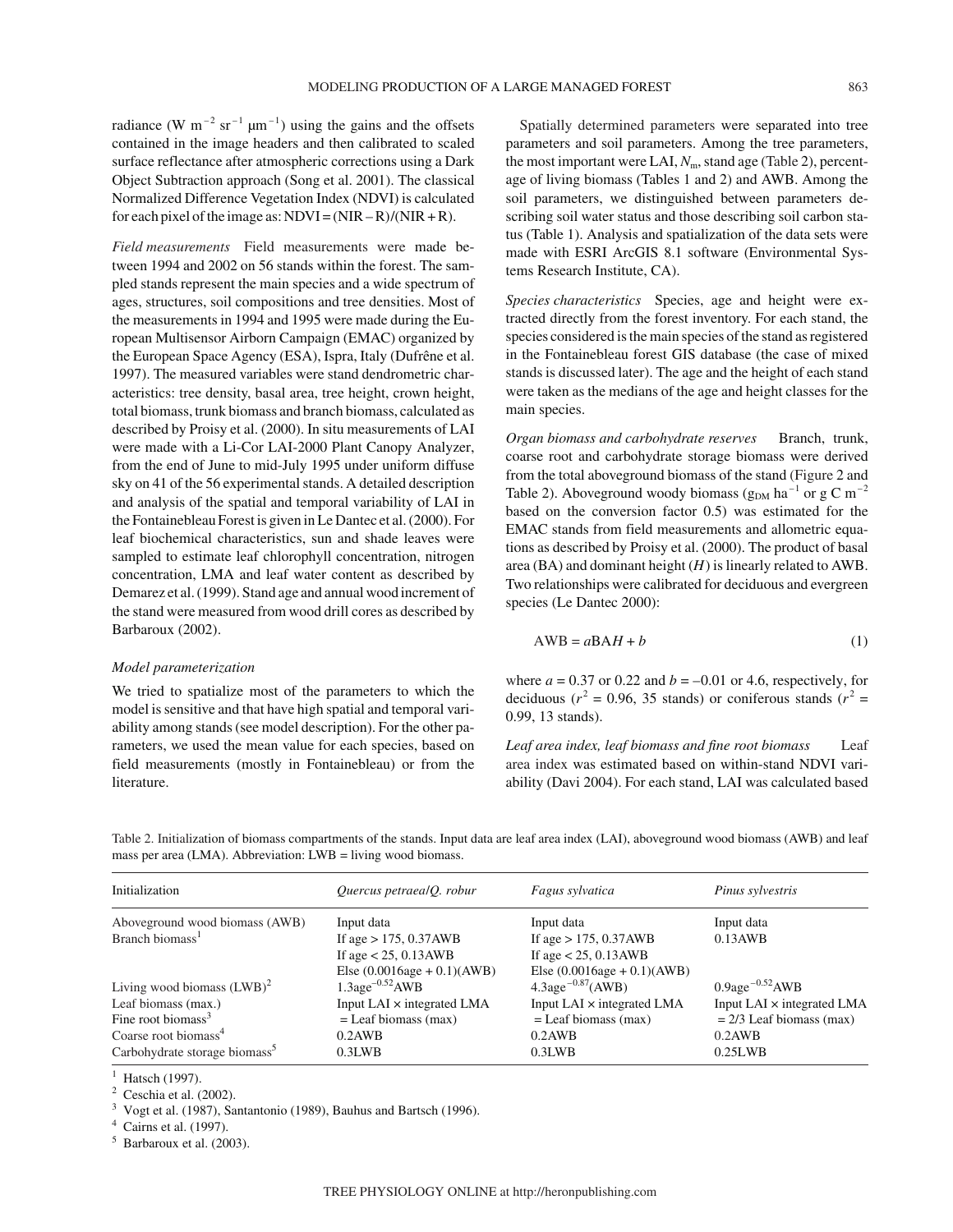

Figure 2. Relationship between aboveground woody dry biomass  $(Mg_{DM} \text{ ha}^{-1})$  and the product of basal area  $(m^2 \text{ ha}^{-1})$  and dominant height (m), based on data from 48 stands in the Fontainebleau forest. Regression equations are given in the text (Equation 1) (from Le Dantec 2000).

on an empirical relationship between ground-based LAI measurements and SPOT reflectance data calibrated over 40 stands (12 dominated by beech, 17 by oak and 11 by Scots pine) (Figure 3).

The SPOT satellite image was acquired in July 1995, which coincides with the period of maximum LAI of the stands (the model needs the maximal leaf area of the year and computes the increase and decrease in LAI in spring and autumn). After making the geometrical and atmospheric correction procedures outlined above, NDVI was calculated for each image pixel. Then, based on the forest polygon coverage of forest stands, the standard deviation of NDVI was calculated for each stand. To avoid edge effects and overlapping pixels between stands, pixels located in a 20-m wide band along the polygon limits inside the stand were excluded. Stands composed of less than 25 pixels (1 ha) were not considered. For stands including more than 25 pixels, LAI was calculated as:

$$
LAI = -3.59 \log(std(NDVI)) - 11.22
$$
 (2)

where std(NDVI) is the standard deviation of the NDVI inside the stand ( $r^2 = 0.87$ ,  $n = 40$ ).

The remotely sensed LAI obtained from Equation 2 is underestimated in coniferous stands because of clumping of needles, branches and trees. To correct for clumping, the remotely sensed LAI of the coniferous stands was divided by the clumping factor of 0.57 reported by Stenberg et al. (1994) for Scots pine.

Total leaf biomass of the stand was calculated from LAI and the LMA profile integrated over the canopy. Fine root biomass was assumed equal to leaf biomass (Table 2) (Vogt et al. 1987, Santantonio 1989, Bauhus and Bartsch 1996).



Figure 3. Relationship between mean stand leaf area index measured in the field and the standard deviation of the Normalized Difference Vegetation Index (NDVI) of the SPOT satellite pixels that are inside the stand limits. Regression equation is given in the text (Equation 2) (from Davi et al., unpublished results).

*Leaf nitrogen concentration* Spatialization of leaf nitrogen concentration  $(N<sub>m</sub>)$  over 3600 forest stands is based on two relationships between soil type and leaf  $N<sub>m</sub>$  measured in 40 stands of the Fontainebleau forest, plus one measurement from Brêthes and Ulrich (1997) for the podzol soil (Figure 4). Nine soil types are present in the Fontainebleau forest. They are clas-



Figure 4. Relationship between mean leaf nitrogen concentration (mg  $g_{DM}^{-1}$ ) and mean stand soil type. Soil types are indicated by numbers 1 to 9 (the "brown podzol above luvisol" corresponds to two superposed soils—a new soil (brown podzol) developed on windborne sands, and an older luvisol).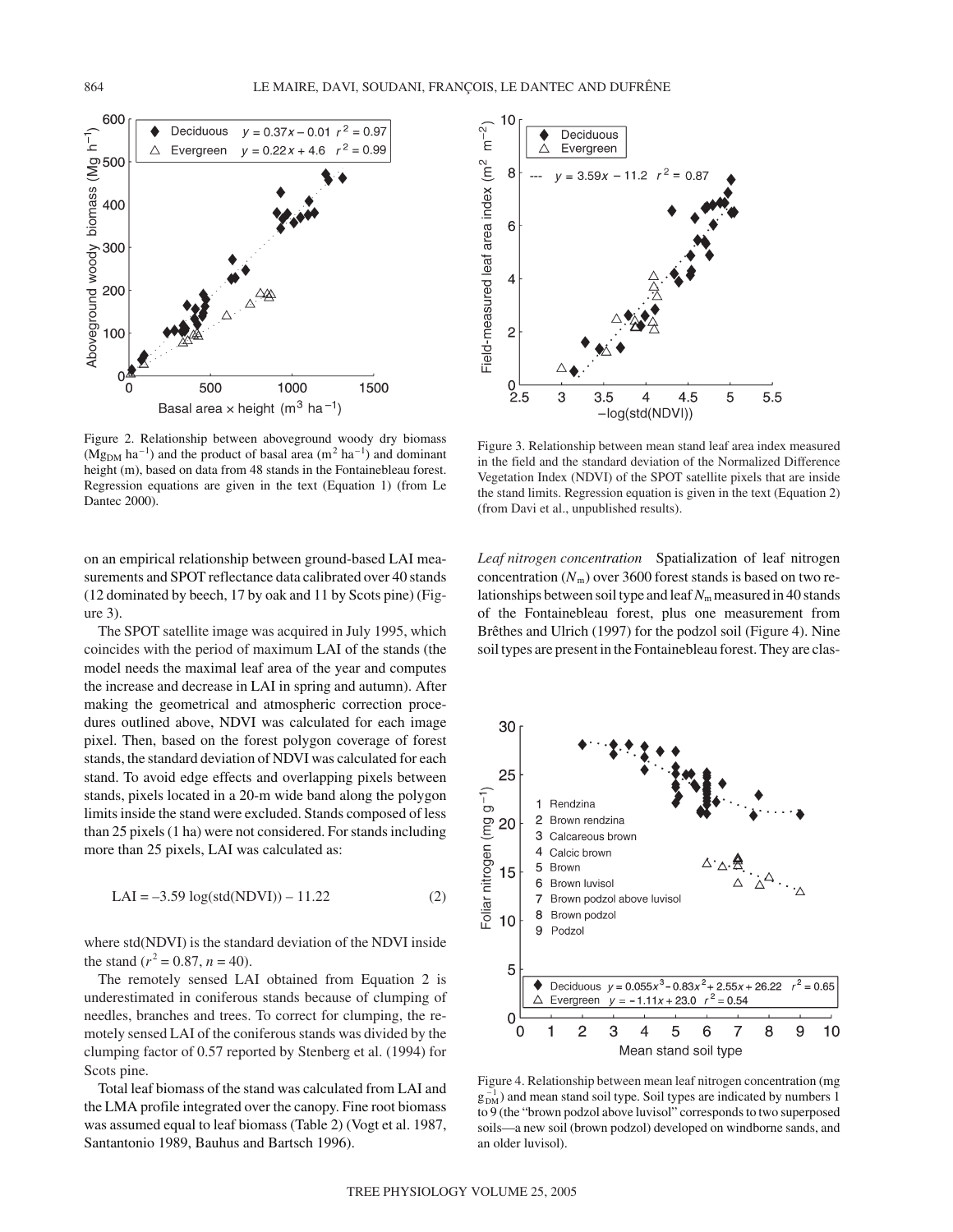sified according to their fertility from 1 (rendzina) to 9 (podzol), with intermediate types of brunisol. To spatialize  $N<sub>m</sub>$ , determination of the mean stand soil type is necessary, although difficult, either because many soil types may be found in the same stand or because there was no soil pit within particular stands. These difficulties were resolved by soil type interpolation. We used the linear inverse distance weighted interpolation method between adjacent points. The method was first tested by setting aside 20% of the soil types and by predicting both the soil type value of the removed pits and the soil type value of the stand that contained these pits. The standard deviation of the predicted difference is 1.28 in the case of removed pits and 0.38 for soil type predictions at the stand scale. A nearest neighbor assignment method gave poorer results (1.62 and 0.46, respectively). A new soil type map was then compiled with a pixel of 5 m, with soil value being a real number. This method accounts for the spatial representativity of each soil pit, and attributes a soil type for even the smallest stands. The stand soil type is the mean value of every pixel contained in the stand, leading to real values of stand soil type. The standard deviation of these pixel values is an estimate of the within-stand spatial heterogeneity of soil. Highly heterogeneous stands (standard deviation greater than one, 101 stands) were not taken into account and a mean  $N<sub>m</sub>$  value was assigned to these stands based on measurements from the Fontainebleau forest experimental stands (22.8 mg  $g^{-1}$  for oak, 24.4 mg  $g^{-1}$  for beech and 14.7 mg  $g^{-1}$  for pine).

This procedure was applied to the experimental stands and two reliable relationships with leaf nitrogen were found, one for deciduous stands and another for evergreen stands (Figure 4). These relationships were applied to all other stands of the forest to estimate  $N<sub>m</sub>$  based on the "mean" soil type of the stand.

*Soil depth* Soil depth, which is the depth between the soil surface (without humus) and the underlying parent material, is used for the calculation of available soil water capacity. The long and complex geological history of the Parisian basin accounts for the highly variable soil depth. For some drills, soil depth was derived directly from the database, for example, if the drill was obstructed by a sandstone or limestone flag. But for other locations, the soil depth was not obvious, either because the drill was obstructed before reaching the underlying material or because the underlying material was too deep (more than 2 m). Several hypotheses were formulated to calculate soil depth when it was not directly available from the database. Where the drill was obstructed before reaching the underlying material, we added up to 100 cm depending on the soil type, the effervescence, the texture and the soil depth from other pits surrounding the soil pit. Soil depth was interpolated between adjacent soil pits, with the same procedure as for soil type. We then calculated mean soil depth for each stand.

*Sand and clay percent of the top and deep soil* The texture class of each horizon at each soil pit was converted to percent of silt, clay and sand, based on the soil texture triangle (Baize 1988), taking the central value for each texture category. For each pit, the percentages of silt, sand and clay were determined for the top soil (0–30 cm) and for the deep soil (30 cm to underlying parent material depth) and weighted by horizon thickness. These values were interpolated by the procedure described for soil type. We then calculated these parameters for every stand of the forest.

*Soil water characteristics* Wilting point, field capacity and available soil water capacity for the top and total soil were determined with pedotransfer functions, where inputs are the soil percent of sand and clay (Saxton et al. 1986). These parameters were calculated by horizon, then multiplied by horizon thickness and summed to give top soil values (0–30 cm) and total soil values (0 cm to underlying material depth). The soil is mainly sandy and generally does not contain stone. For each pit, we obtained a wilting point, field capacity and available soil water capacity for the top and for the total soil. These values were interpolated using the procedure described for soil type, and mean stand values were calculated.

*Soil carbon content initialization* Initial soil carbon content was determined for each stand by simulation based on the equilibrium hypothesis (the annual carbon balance of the soil is zero). The annual equilibrium for the different carbon pools was calculated by a direct numerical resolution technique for the year 1990. Then 4 years of CASTANEA simulations were run without reinitializing the soil carbon pools between years. These 4 years of runs increase the reliability of the simulations by taking into account inter-annual variability of climate, in particular for the carbon pools with high turnover. With this method, we obtained the initialization of all the carbon pools for the year 1995. Numerical resolution of the equilibrium is a fast method, allowing us to avoid the time-consuming 200 years of climate time-series simulations that is commonly used to find the equilibrium. The method showed good similarity with 200 years of simulations (1960–2000 climatic data repeated five times) for soil respiration and total carbon content (not shown). With our methodology, the soil carbon is not quite in equilibrium for the year 1995.

## *Model run specifications*

Rocky zones and sparsely wooded stands with superficial soils were excluded from the simulations (643 stands removed): their wood production and carbon fluxes are considered negligible. Other stands (2992) were parameterized with their main species submodel (for *Q. robur*/*Q. petraea*, *P. sylvestris* or *F. sylvatica*) and with the parameters that were spatially determined. For the other species (5% of the studied area), we used biochemical and biophysical parameter values from species that are ecologically comparable. Parameters that were not spatially determined were set equal to the mean value measured on the experimental stands for each species. Some parameters were set to their mean value by default because no spatialization was possible (e.g., LMA). When no measurements were available in Fontainebleau, parameters were set to values from other French sites (Le Bray, Hesse) or from the literature. The run was performed on each stand, assuming no interaction between stands. The climate was not spatialized over the forest. Initial climatic data were taken from daily time se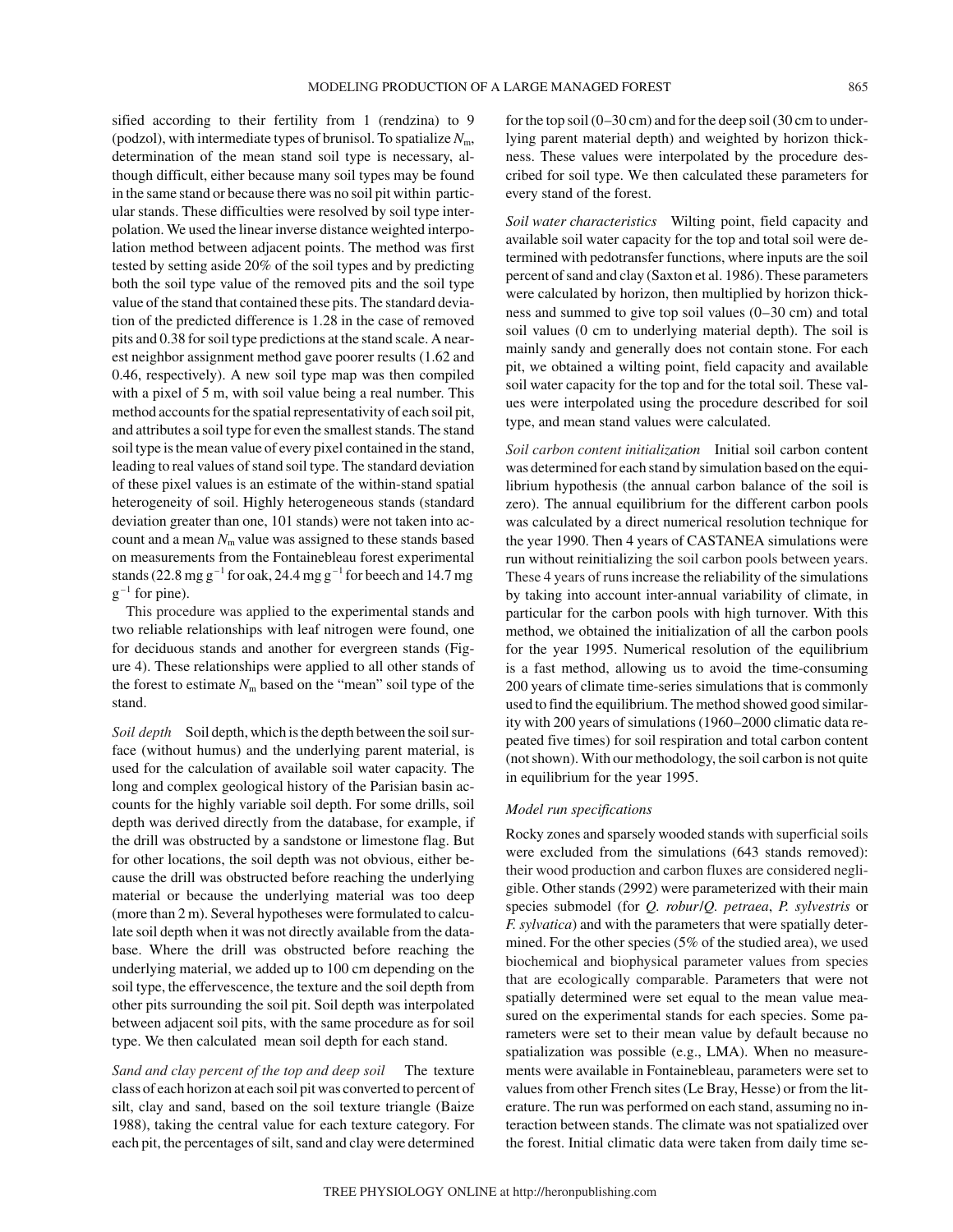ries recorded at one meteorological station located near the forest.

Cumulative annual fluxes are the main outputs: gross primary production (GPP) is total photosynthetically fixed carbon. Autotrophic respiration (Ra) is the sum of growth and maintenance respiration of the tree organs. Net primary productivity (NPP) is the difference between the GPP and Ra; i.e., it includes the carbon stored in the vegetation during the year plus the carbon in biomass that died in that year. Aboveground wood increment (AWI) is the annual growth of the aboveground wood (trunk + branches). Heterotrophic respiration (Rh) is the respiration of soil organisms (mainly microbial) leading to soil carbon efflux. Net ecosystem exchange (NEE) is the difference between NPP and Rh, and is a measure of the net carbon fluxes between the forest ecosystem and the atmosphere. This parameter determines if the forest ecosystem is a source or a sink of carbon and to what degree. The sign convention chosen is the ecosystem-based convention: GPP is positive, respiration is negative, NEE is either negative (carbon source) or positive (sink).

The ONF and IFN provide estimates of the Fontainebleau forest commercial wood volume and annual volume increase. To compare our results with these estimates for the year 1995, we have taken only the trunk into account: the trunk percentages used for the calculations are the same as in Table 2. Trunk carbon biomass and trunk biomass increase were converted to  $m<sup>3</sup>$  or  $m<sup>3</sup>$  year<sup>-1</sup> based on percent of carbon in dry matter (0.5 g C  $g_{DM}^{-1}$ ) and wood density (570 kg<sub>dm</sub> m<sup>-3</sup> for *Q. robur*/ *Q. petraea*, 550 kg<sub>DM</sub> m<sup>-3</sup> for *Fagus sylvatica* and 460 kg<sub>DM</sub> m–3 for *Pinus sylvestris*). Finally, trunk volume was converted to large roundwood volume with a biomass expansion factor function of the stand age (J.-F. Dhote, INRA, Nancy, France, personal communication, for deciduous spp., and Lehtonen et al. (2004) for *Pinus*). The volume and volume increment of each stand were summed to obtain the total volume and total volume increment of the forest. The percent increase was calculated as the ratio of these values.

## **Results**

#### *Parameterization results*

The model input parameters attributed to each stand are means and are reported as area-weighted for the three main tree species and for the entire forest (Table 3). The histograms presented in Figure 5 represent the cumulated area of each parameter class. Stand LAI values range from less than 1 to 8. Low values represent seed tree stands or sparsely wooded areas; high values are dense closed canopies. The leaf  $N<sub>m</sub>$  histogram is bimodal: the low values represent coniferous stands, and the high values represent deciduous stands. The distribution for coniferous stands is less spread out, showing that coniferous stands are mainly on the same type of soil (brown podzol), whereas the deciduous stands are mainly on argilic brown soils. Soil depth varies widely in the Fontainebleau forest, ranging from 100 to more than 200 cm. Aboveground wood biomass and age are typical for a managed forest comprising many different-aged stands. Available soil water capacity is low, mainly because of the sandy soils, but can reach values of 200 mm.

## *Simulation results*

The simulation results are weighted by stand area and averaged over the whole forest (Table 4). Each output is expressed as g C m<sup>-2</sup> year<sup>-1</sup>. Histograms are also presented (Figure 6). Annual GPP values range from low values (low LAI stands) to more than 2000 g C m<sup>-2</sup> year<sup>-1</sup> (Scots pines stands with high LAI). The annual NPP histogram shows some negative values, perhaps indicating errors in parameterization as a result of errors in the data set; e.g., overestimation of wood biomass of the stand would lead to overestimation of autotrophic respiration. The NEE is mainly positive but some stands show negative values (i.e., carbon source).

Maps of AWI and NEE are presented in Figure 7. They illustrate the high variability in stand functioning, creating a complex mosaic with apparently no spatial correlations. However, the species spatial distribution explains a part of the spatial distribution in NEE and AWI (Figure 1).

Trunk wood volume of the forest is about  $2.6 \times 10^6$  m<sup>3</sup> and the volume increment is  $7.1 \times 10^4$  m<sup>3</sup> (2.74%) for the year 1995 (Table 5). Estimates made by IFN and ONF are given for comparison, either for the entire forest or for the principal species.

## **Discussion**

#### *Parameterization methodology*

Unlike statistical empirical models, the CASTANEA model is a process-based ecophysiological model that requires many

Table 3. Mean values of key parameters scaled stand by stand over the Fontainebleau forest. Results are weighted by stand area and averaged by species, and calculated for the whole forest (Total).

| <b>Species</b>            | LAI | Leaf nitrogen<br>concentration<br>$\left(\text{mg g}^{-1}\right)$ | Aerial wood<br>biomass<br>$(g C m^{-2})$ | Age<br>(year) | Soil depth<br>(m) | Available soil<br>water capacity<br>(mm) | Total soil<br>carbon<br>$(g C m^{-2})$ |
|---------------------------|-----|-------------------------------------------------------------------|------------------------------------------|---------------|-------------------|------------------------------------------|----------------------------------------|
| Quercus petraeal Q. robur | 3.1 | 22.8                                                              | 10.980                                   | 137           | 154               | 133                                      | 4,774                                  |
| Fagus sylvatica           | 3.1 | 23.4                                                              | 8.767                                    | 89            | 133               | 121                                      | 3,850                                  |
| Pinus sylvestris          | 2.1 | 14.9                                                              | 5.851                                    | 68            | 157               | 124                                      | 5,277                                  |
| Total                     | 3.0 | 20.6                                                              | 8.854                                    | 106           | 150               | 128                                      | 4,796                                  |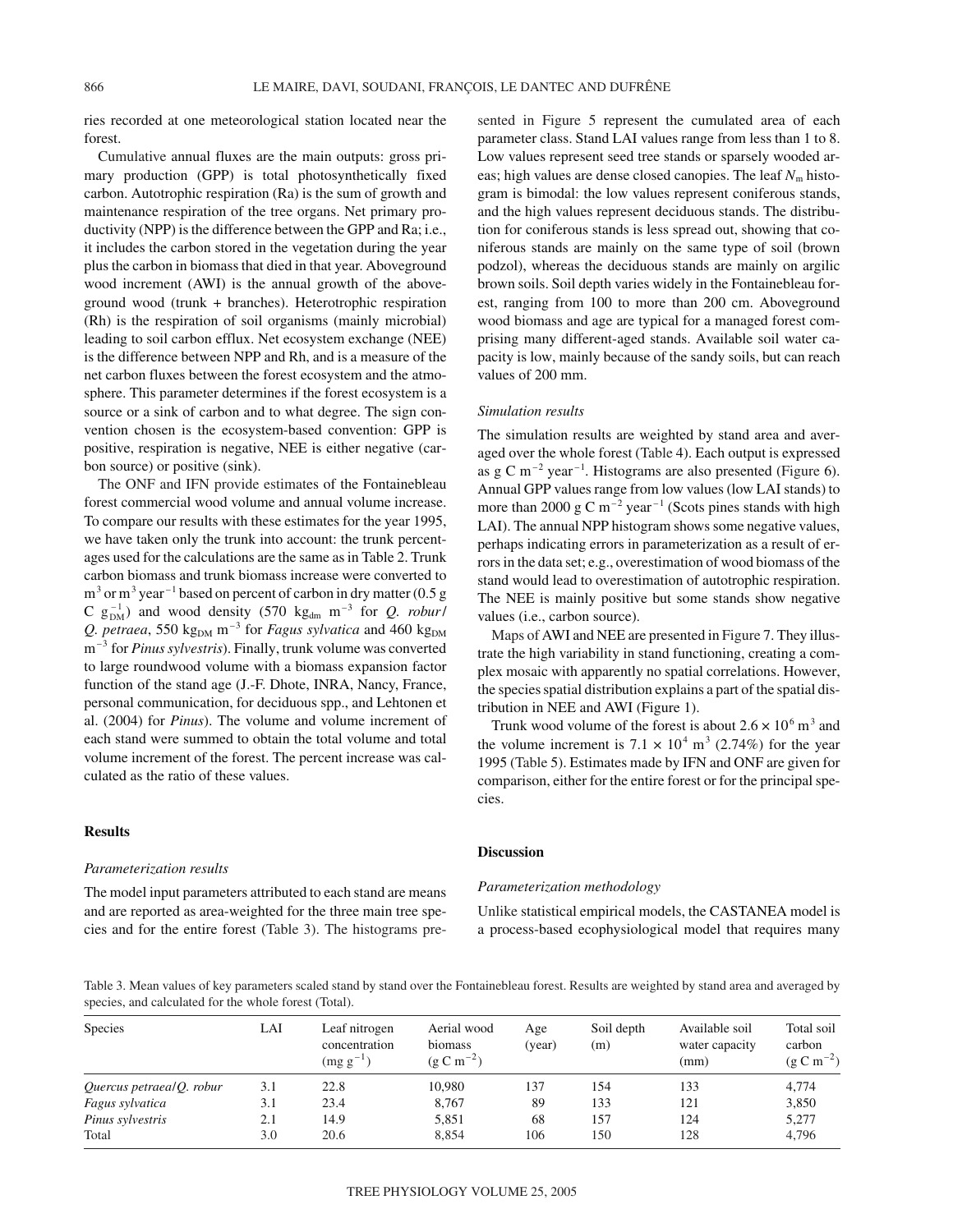



input parameters. We were able to obtain most of these parameters for the Fontainebleau forest. The CASTANEA model was created to simulate the carbon and water fluxes for homogeneous forest stands, and was validated on *n* homogeneous stands with flux tower and growth data. However, the parameterization of the model at this scale proved difficult, and an unknown source of error or bias may have been introduced.

The stands are considered to be even-aged and homogeneous in species, structure, tree density and spatial distribution of trees. This is the case for most of them (it was the polygon delineation criterion). However, some stands may have an irregular structure, which may create bias in the results because of the non-linearity process. A similar bias may also occur when stand mean parameters values are used.

We assumed no interaction among stands, i.e., each stand functions independently of the surrounding stands. This hypothesis is justified for the hydrology because: (1) the topography is flat in the wooded areas; and (2) because the soil is sandy and deep, so there is essentially no horizontal runoff. Another possible interaction is shadowing, especially if a tall

Table 4. Carbon flux ( $g \text{ C m}^{-2}$  year<sup>-1</sup>) outputs averaged over the Fontainebleau forest. Results are weighted by stand area and averaged by species, and calculated for the whole forest. Abbreviations: GPP = gross primary productivity; NPP = net primary productivity; and NEE = net ecosystem exchange.

| <b>Species</b>               | GPP  | Autotrophic<br>respiration | <b>NPP</b> | Aboveground woody<br>biomass increment | Heterotrophic<br>respiration | <b>NEE</b> |  |
|------------------------------|------|----------------------------|------------|----------------------------------------|------------------------------|------------|--|
| Quercus petraeal $Q$ . robur | 1408 | $-737$                     | 672        | 244                                    | $-263$                       | 409        |  |
| Fagus sylvatica              | 1225 | $-693$                     | 532        | 252                                    | $-232$                       | 301        |  |
| Pinus sylvestris             | 1357 | $-699$                     | 658        | 260                                    | $-268$                       | 390        |  |
| Total                        | 1355 | $-725$                     | 630        | 248                                    | $-260$                       | 371        |  |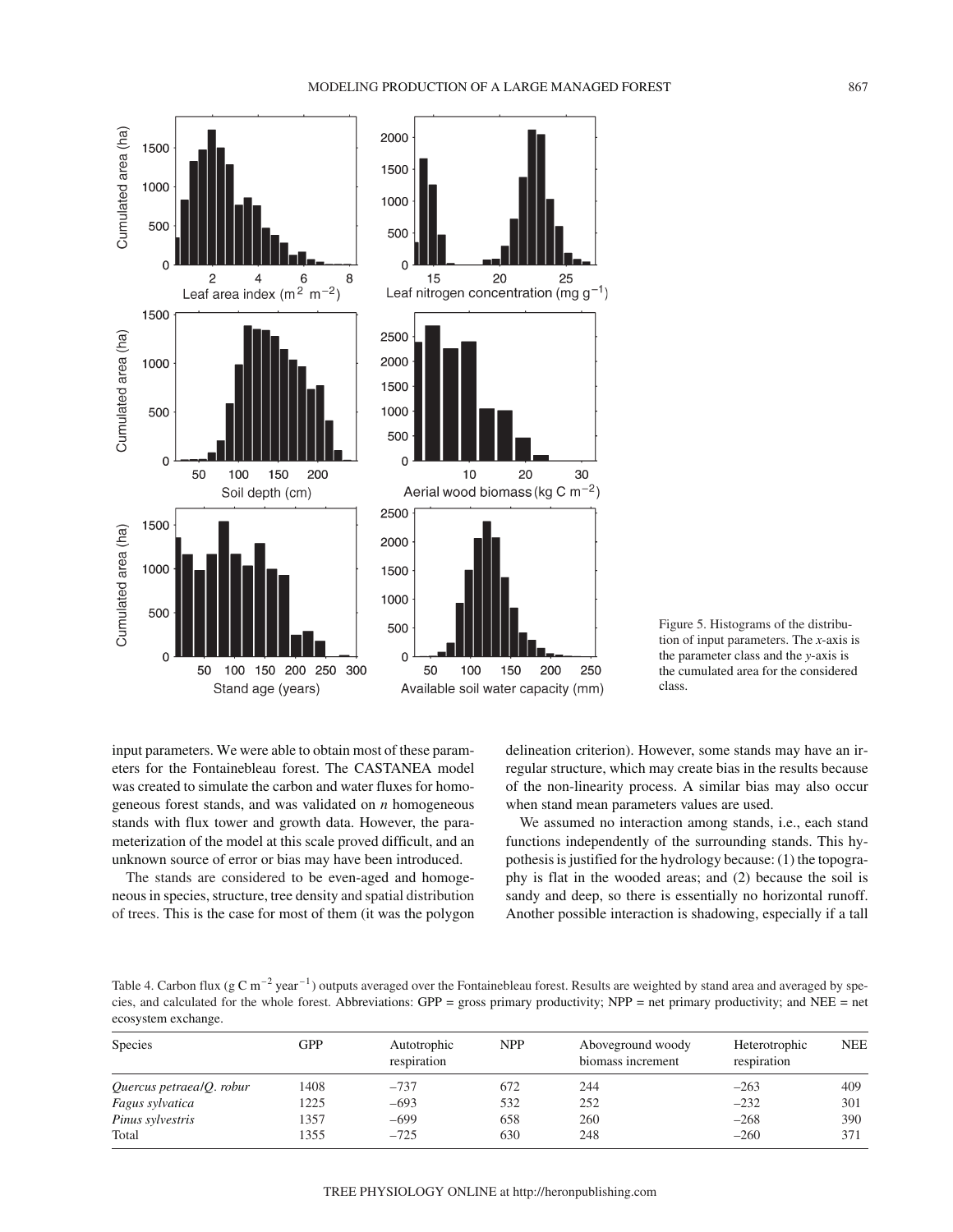

Figure 6. Histograms of the distribution of output fluxes (g C m<sup>-2</sup> year<sup>-1</sup>): gross primary production (GPP), autotrophic respiration (Ra), net primary productivity (NPP), aboveground wood increment (AWI), heterotrophic respiration (Rh) and net ecosystem exchange (NEE). The *x*-axis is the parameter class and the *y*-axis is the cumulated area for the considered class.



Figure 7. Maps of annual aboveground wood increment and net ecosystem exchange simulated over the Fontainebleau forest in 1995.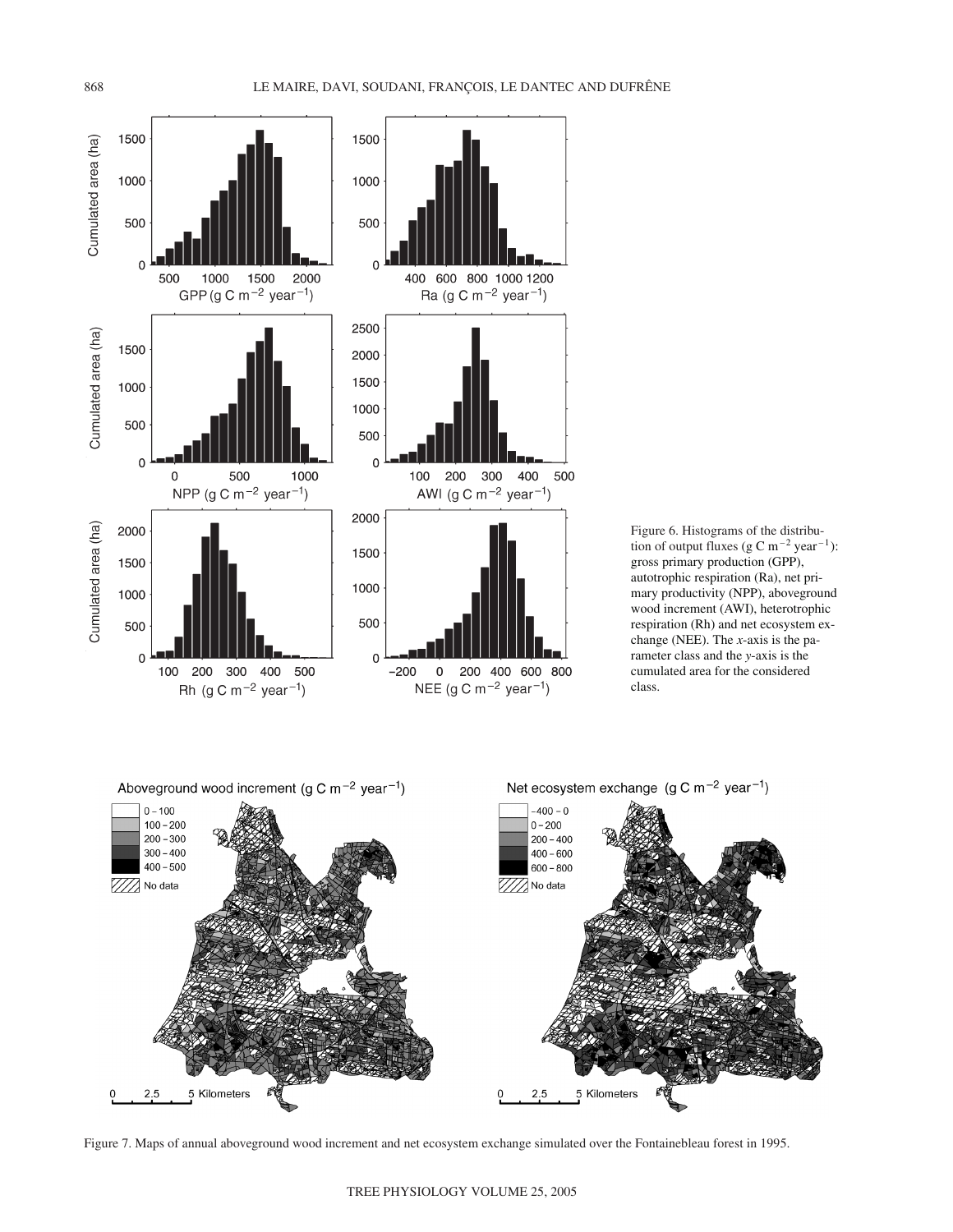Table 5. Wood volume estimate of the Fontainebleau forest for the year 1995 obtained by the National Forest Inventory (IFN) and by the French National Forest Office (ONF). The volume increment of the year 1995 was estimated by the IFN. Relative growth ratio (RGR) is the ratio of the volume increment divided by the volume. Results are presented by species and for the whole Fontainebleau forest (Total). Species IFN volume ONF volume Volume IFN volume Volume IFN RGR Estimated RGR

| <b>Species</b>           | IFN volume<br>$(m^3)$ | ONF volume<br>$(m^3)$ | Volume<br>estimated<br>$(m^3)$ | IFN volume<br>increment<br>$(m^3 \text{ year}^{-1})$ | Volume<br>increment<br>$(m3 year-1)$ | <b>IFN RGR</b><br>$(\% \text{ vol. year}^{-1})$ | <b>Estimated RGR</b><br>$(\%$ vol. year <sup>-1</sup> ) |
|--------------------------|-----------------------|-----------------------|--------------------------------|------------------------------------------------------|--------------------------------------|-------------------------------------------------|---------------------------------------------------------|
| Quercus petraealQ. robur | 1,297,281             | 1,076,303             | 1.344,000                      | 23.923                                               | 28,000                               | 1.84                                            | 2.08                                                    |
| Fagus sylvatica          | 414,390               | 333,589               | 325,520                        | 14.254                                               | 8.940                                | 3.44                                            | 2.75                                                    |
| Pinus sylvestris         | 732,796               | 655,267               | 637.150                        | 21,989                                               | 25,123                               | 3.00                                            | 3.94                                                    |
| Other species            | 266,057               | 227,527               | 295,400                        | 8.008                                                | 9.106                                | 3.01                                            | 3.08                                                    |
| Total                    | 2,710,524             | 2,292,686             | 2,602,070                      | 68.174                                               | 71.170                               | 2.52                                            | 2.74                                                    |

stand is located south of a small stand, but this effect is likely to be small. Finally, an interaction could be more climatic, for example wind speed or relative humidity, but these effects are difficult to quantify and include in a model.

The climate was not spatialized. A fine grid of meteorological data was computed with the model AURHELY developed by Météo-France (Bénichou and Le Breton 1987). This model uses meteorological data from local stations and interpolates the data taking account of topography. A preliminary analysis of these interpolated data showed only small differences with the mean value in the areas of interest; therefore, the hypothesis of a mean climate over the forest seems justified, but needs further investigation.

Leaf area index was deduced from a relationship with the standard deviation of the NDVIs of the stand. The use of polygon-based aggregation of remotely sensed data for LAI estimation can provide more information than pixel-based estimations (Wicks et al. 2002). The NDVI standard deviation is a quantification of the heterogeneity inside the stand. In a managed forest, the LAI of a stand is closely linked to heterogeneity: a small LAI implies open canopies, with large gaps (e.g., seed tree stands), leading to high heterogeneity, whereas a high LAI is obtained when the canopy is closed and more homogeneous. A second explanation for the close correlation between the NDVI standard deviation and ground-measured LAI is the saturation of the LAI–NDVI relationship: at low LAI, this relationship is quite linear, so for small changes in LAI from one pixel to another inside the stand, there is a proportional change in NDVI. But at high LAI, a small change in LAI only slightly affects the pixel NDVI value, as reflected in the higher NDVI standard deviation for low LAI distributions, and the smaller NDVI standard deviation for high LAI distributions.

The relationship between soil type and leaf  $N<sub>m</sub>$  can be explained on the basis of soil fertility. The Fontainebleau forest includes a wide range of soil types, allowing for a rough estimate of leaf  $N_m$ . Work is being done to develop a more precise estimate of *N*<sup>m</sup> based on hyperspectral satellite images (Diker and Bausch 2003, Graeff and Claupein 2003, Hansen and Schjoerring 2003). An advantage of the relationship we used is that soil fertility is accounted for in the simulations through leaf *N*m, which is directly linked to leaf photosynthetic capacity. Stands located on poor soils (e.g., brown podzol) will

have lower leaf  $N<sub>m</sub>$ , leading to lower photosynthesis and growth compared with stands on fertile soils.

The soil equilibrium hypothesis assumes that soil carbon inputs (litter fall and root fall) approximate carbon outputs from heterotrophic respiration. The difference between these two fluxes depends on annual climate variations. This hypothesis has previously been tested for soil respiration efflux and gives good agreement for deciduous species (Epron et al. 2001, Yang et al. 2002). For coniferous species, we think that the simulated fluxes are overestimated: under a coniferous canopy, there is generally an accumulation of carbon (King 1995), which is in contradiction with the equilibrium hypothesis.

Simulation of carbon fluxes over a large forest requires great simplifications: many parameters are extremely responsive in the model and highly spatially variable (e.g., LMA), but are not easily measured at this scale. The spatialization of LMA could be done through remote sensing, but no such LMA data for a forest canopy are currently available (Blackburn and Steele 1999).

We did not consider the effects of the mixing of species inside a stand, either involving the three main species (oak, beech and pine), or including codominant species (hornbeam or birch). In our simulations, the species attribution for each stand is the main species of the stand. For deciduous mixed species, the effect on stand flux should be low because we estimated LAI based on the total leaf area of the stand. The basal area is also the total of the stand. Therefore the small variation caused by the slightly differing functioning of oak and beech would be simulated. For mixed coniferous–deciduous species, use of the mean parameters of the dominant species is inadequate because phenology, photosynthesis and respiratory processes differ greatly among species. However, because the stands of mixed coniferous–deciduous species represent less than 10% of the forest, if the criterion for heterogeneity is that the dominant species represents less than 80% of the canopy cover of the stand, we suppose that the errors thus made would be negligible. Finally, the understory coverage can have a large effect on stand water fluxes. The understory modifies stand carbon fluxes directly (understory GPP and Ra) or indirectly through soil water status. It is difficult to account for the understory because we have little knowledge of its function in terms of carbon and water fluxes and it is difficult to map it over the whole forest.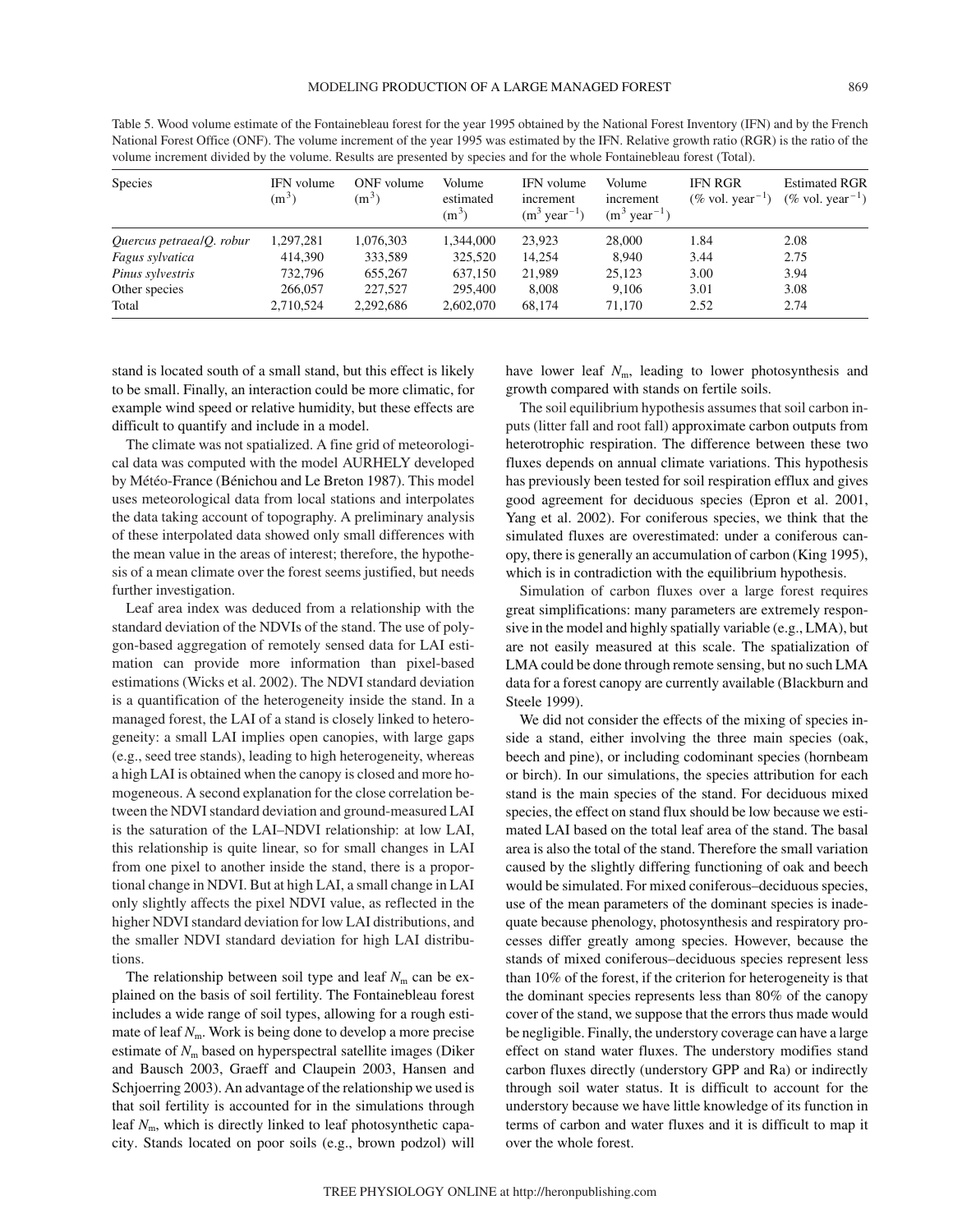The rocky areas, representing about 15% of the total forest surface, were not simulated. These areas, with superficial soils, are sparsely wooded, mostly boulder covered and sloping. Their wood production and carbon fluxes were considered to be negligible compared with the rest of the forest. For the forest area with species for which the CASTANEA model was not parameterized, which represent only about 5% of the forest area, the carbon fluxes were simulated with parameters from ecologically comparable species. Comparison with the ONF and IFN estimates of wood volume and annual volume increase was realized separately for the three dominant species.

### *Simulations*

For deciduous species, Fluxnet towers measurements of GPP were between 1100 and 1700 g C m<sup>-2</sup> year<sup>-1</sup> and between 700 and 2200 g C m<sup>-2</sup> year<sup>-1</sup> for coniferous species, depending on location, year and stand age. For deciduous stands in a temperate climate, GPP measurements range from 950 to 1700 g C  $m^{-2}$  year<sup> $-1$ </sup> (4 sites: Hesse, France; Harvard Forest, MA, USA; Walker Branch, TN, USA; Willow Creek, WI, USA). For coniferous stands in a temperate climate, GPP measurements range between 1100 and 1500 g C m<sup>-2</sup> year<sup>-1</sup> (3 sites: Duke, NC, USA; Loobos, Netherlands; and Metolius, OR, USA) (Law et al. 2002, Valentini et al. 2000). Thus, our GPP simulations fall within the range of measured GPP values.

Measurements of NEE at these same Fluxnet sites ranged from  $-50$  to 870 g C m<sup>-2</sup> year<sup>-1</sup> for deciduous species and from 260 to 650 g C  $m^{-2}$  year<sup>-1</sup> for coniferous species. The values obtained in our simulations fall into these ranges for deciduous and evergreen stands on average, and for most of the stands separately (Figures 6 and 7).

Our simulated heterotrophic respiration rates are questionable, especially the finding that respiration in coniferous stands is of the same order of magnitude as in deciduous stands. The simulations may indicate that the approach used to initialize the carbon pools is inadequate or that there is little litter accumulation (equilibrium hypothesis). This result directly affects simulated NEE.

Our simulated NPP in Fontainebleau (630 g C m<sup>-2</sup> year<sup>-1</sup>) is only slightly higher than the MODIS value of 590 g C m<sup>-2</sup>  $year<sup>-1</sup>$  derived from large-scale satellite based calculations (Turner et al. 2003). We compared our results with measurements made by both IFN and ONF for the whole Fontainebleau forest (Table 5). Our calculation of volume is in agreement with the IFN estimates for the whole forest, with a 4% difference in the total; however, there is a 14% difference with the ONF volume estimates.

Simulated volume increment is also in good agreement with the IFN estimation (5% difference in total). Trunk relative growth ratio (RGR, volume increment divided by the volume and expressed as a percentage increment per year) provides a way to compare our forest productivity estimates with those of the IFN. Our RGR values are in good agreement with the IFN values for the *Quercus* species, slightly lower for *Fagus* and overestimated for *Pinus*. In total, we overestimated forest productivity by 9%.

Possible reasons for these discrepancies are: (1) the year 1995 had favorable climatic conditions, with more precipitation than normal, limiting the autumn drought, so NPP was about 10% higher than the mean over 30 years of climatic data; (2) the conversion from daily to half-hourly climatic data leads to an overestimation of NPP of about 10%, because days with high radiation variability were not simulated in the half-hourly transformed data; and (3) the possible presence of nutrient limitation, especially phosphorus (P), which is unaccounted for in the model. Mean leaf phosphorus concentration in the Fontainebleau forest is around 1 mg  $g^{-1}$  for beeches and oaks and  $0.9 \text{ mg g}^{-1}$  for Scots pines. For comparison, mean P values of various forests in France are generally 1.35 mg  $g^{-1}$  for oaks, 1.24 mg  $g^{-1}$  for beeches and 1.33 mg  $g^{-1}$  for Scots pines (Croisé et al. 1999). Phosphorus limitation can affect forest productivity (Bauer et al. 1997, Loustau et al. 1999, Warren and Adams 2002).

The model may overestimate or underestimate aboveground wood increment because of the simplicity of the carbon allocation module. This module ignores possible variations between stands differing in age and fertility. In aged and nutrient-poor stands, carbon allocation to fine roots could be enhanced (Magnani et al. 2000) and therefore greater than the constant value used in the model. Moreover, the older the stand, the greater its biomass and simulated autotrophic respiration, which leads to a greater use of carbohydrate storage during the winter. So, allocation to reserves, which was calibrated for young stands, could be underestimated for the oldest stands. If these two carbon sinks were underestimated for part of the forest, we probably overestimated the aboveground wood increment. Nevertheless, a bias in the carbon balance between aboveground and belowground compartments will have little effect on the NPP and NEE estimates because fine roots and aboveground wood have similar construction and maintenance costs.

## **Conclusion**

We attempted to estimate carbon fluxes of a whole forest. Our results underline the importance of precise parameterization and validation. Our approach, consisting of stand-by-stand simulations, with attributes derived from forest inventories, soil inventories, satellite data and field measurements, shows good potential. More field measurements are needed to spatially validate our results. Soil respiration measurements are now in progress, as well as growth estimates from stem cores. We used an ancillary growth data set to improve the accuracy of the carbon allocation model, particularly to reproduce the decline in NPP with stand age more accurately (Gower et al. 1996). Our productivity results differ slightly from, but are close to, the growth estimates of the IFN. Reasonably good agreement was found between simulated trunk RGR (2.74%) and regional production estimates by the IFN (2.52%), as well as between simulated amd measured annual wood production at the forest scale (around 71,000 m<sup>3</sup> year<sup>-1</sup> and 68,000 m<sup>3</sup>  $year<sup>-1</sup>$ , respectively). This work contributes to the effort to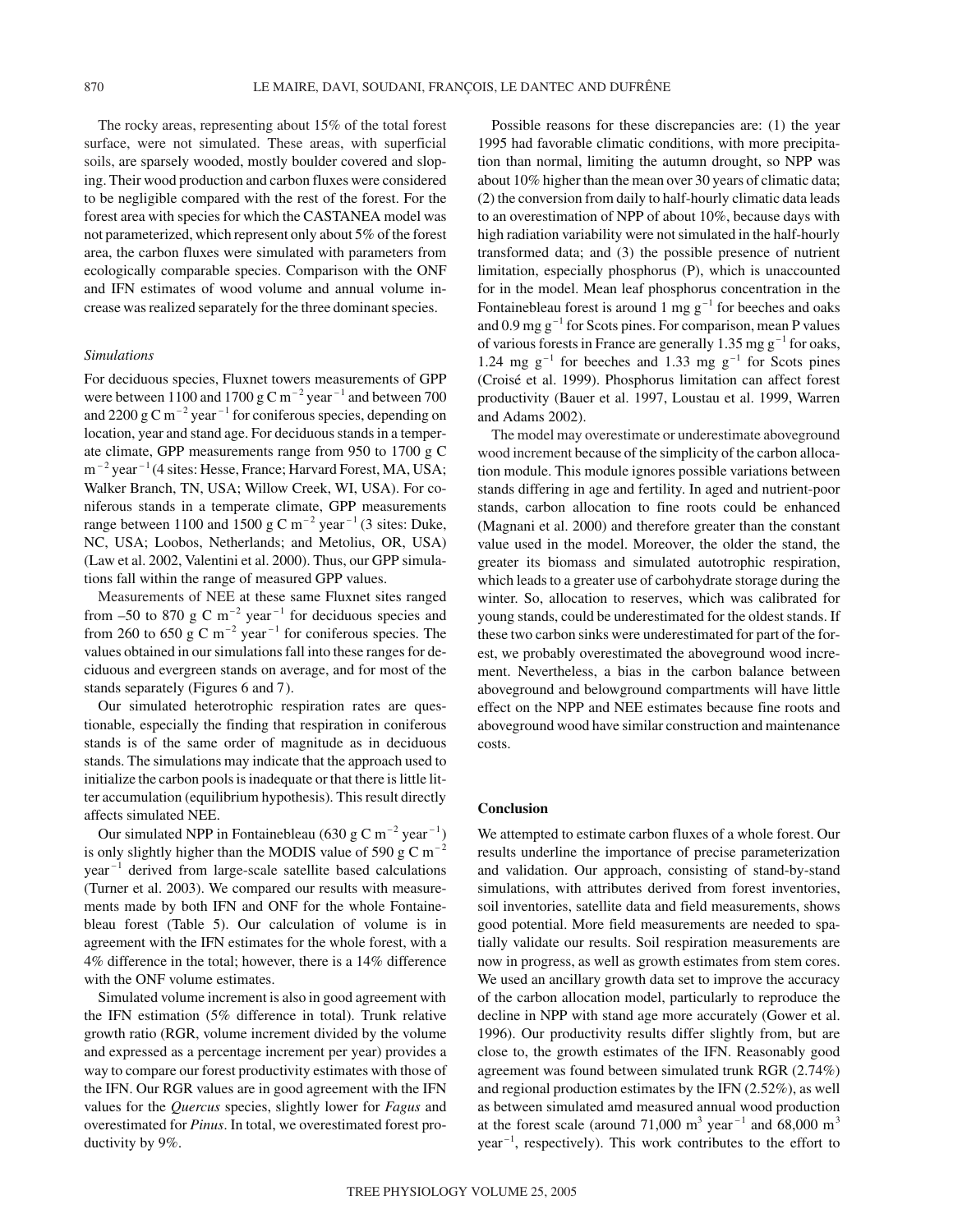model climate change effects on forest productivity at the regional scale.

#### **Acknowledgments**

The authors thank the French National Forest Office (ONF) for provision of the database and for letting us study the experimental stands in the Fontainebleau forest. This research was supported by the GIP EcoFor and the Observatoire de Recherche en Environnement (ORE, French Ministry of Ecology).

### **References**

- Baize, D. 1988. Guide des analyses courantes en pédologie. INRA, Paris, 172 p.
- Baldocchi, D.D. and P.C. Harley. 1995. Scaling carbon-dioxide and water vapor exchange from leaf to canopy in a deciduous forest. 2. Model testing and application. Plant Cell Environ. 18:1157–1173.
- Ball, J.T., I.E. Woodrow and J.A. Berry. 1987. A model predicting stomatal conductance and its contribution to the control of photosynthetis under different environmental conditions. *In* Progress in Photosynthesis Research. Ed. J. Biggens. Martinus Nijhoff, Dordrecht, pp 221–224.
- Barbaroux, C. 2002. Analyse et modélisation des flux de carbone de peuplements forestiers pour la compréhension de la croissance des espèces feuillues *Quercus petraea* et *Fagus sylvatica*. Université Paris XI, Orsay, 183 p.
- Barbaroux, C., N. Bréda and E. Dufrêne. 2003. Distribution of above-ground and below-ground carbohydrate reserves in adult trees of two contrasting broad-leaved species (*Quercus petraea* and *Fagus sylvatica*). New Phytol. 157:605–615.
- Bauer, G., E.-D. Schulze and M. Mund. 1997. Nutrient contents and concentrations in relation to growth of *Picea abies* and *Fagus sylvatica* along a European transect. Tree Physiol. 17:777–786.
- Bauhus, J. and N. Bartsch. 1996. Fine-root growth in beech (*Fagus sylvatica*) forest gaps. Can. J. For. Res. 26:2153–2159.
- Bénichou, P. and O. Le Breton. 1987. Prise en compte de la topographie pour la cartographie des champs pluviométriques statistiques. La Météorologie. 7:23–34.
- Berbigier, P., J.-M. Bonnefond and P. Mellmann.  $2001$ .  $CO<sub>2</sub>$  and water vapour fluxes for 2 years above Euroflux forest site. Agric. For. Meteorol. 108:183–197.
- Blackburn, G.A. and C.M. Steele. 1999. Towards the remote sensing of matorral vegetation physiology; relationships between spectral reflectance, pigment and biophysical characteristics of semiarid bushland canopies. Remote Sens. Environ. 70:278–292.
- Brêthes, A. and E. Ulrich. 1997. RENECOFOR—Caractéristiques pédologiques des 102 peuplements du réseau. Office National des Forêts, Département des Recherches Techniques, Fontainebleau, France, 573 p.
- Cairns, M.A., S. Brown, E.H. Helmer and G.A. Baumgardner. 1997. Root biomass allocation in the world's upland forests. Oecologia 111:1–11.
- Ceschia, E., C. Damesin, S. Lebaube, J.-Y. Pontailler and E. Dufrêne. 2002. Spatial and seasonal variations in stem respiration of beech trees (*Fagus sylvatica*). Ann. For. Sci. 59:801–812.
- Croisé, L., C. Cluzeau, E. Ulrich, M. Lanier and A. Gomez. 1999. RENECOFOR—Interprétation des analyses foliaires réalisées dans les 102 peuplements du réseau de 1993 à 1997 et premières évaluations interdisciplinaires. Office National des Forêts, Département Recherche et Développement, Fontainebleau, France, 413 p.
- Damesin, C., E. Ceschia, N. Le Goff, J.M. Ottorini and E. Dufrêne. 2002. Stem and branch respiration of beech: from tree measurements to estimations at the stand level. New Phytol. 153:159–172.
- Davi, H. 2004. Développement d'un modèle forestier générique simulant les flux et les stocks de carbone et d'eau dans le cadre des changements climatiques. Université Paris XI, Orsay, 194 p.
- Davi, H., E. Dufrêne, A. Granier, V. Le Dantec, C. Barbaroux, C. François and N. Bréda. 2005. Modelling carbon and water cycles in a beech forest. Part II: Validation of the main processes from organ to stand scale. Ecol. Model. In press.
- Demarez, V., J.P. Gastellu-Etchegorry, E. Mougin, G. Marty, C. Proisy, E. Dufrêne and V. Le Dantec. 1999. Seasonal variation of leaf chlorophyll content of a temperate forest. Inversion of the PROSPECT model. Int. J. Remote Sens. 20:879–894.
- Dhote, J.F. 1991. Modeling the growth of even-aged beech stands—dynamics of hierarchical systems and yield factors. Ann. For. Sci. 48:389–416.
- Diker, K. and W.C. Bausch. 2003. Potential use of nitrogen reflectance index to estimate plant parameters and yield of maize. Biosyst. Eng. 85:437–447.
- Ditzer, T., R. Glauner, M. Förster, P. Köhler and A. Huth. 2000. The process-based stand growth model Formix 3-Q applied in a Gis environment for growth and yield analysis in a tropical rain forest. Tree Physiol. 20:367–381.
- Dolman, A.J., E.J. Moors and J.A. Elbers 2002. The carbon uptake of a mid-latitude pine forest growing on sandy soil. Agric. For. Meteorol. 111:157–170.
- Duchaufour, P. 1982. Pedology. George Allen and Unwin, London, 448 p.
- Dufrêne, E., V. Le Dantec, V. Demarez, J.P. Gastellu-Etchegorry, G. Marty, E. Mougin, C. Proisy, B. Lacaze and S. Rambal. 1997. Remote sensing of the Fontainebleau forest during EMAC-94: objectives and data collection program. *In* EMAC 94/95, Final Results. ESASP, ESTEC, Noordwijk, NL, pp 91–95.
- Dufrêne, E., H. Davi, C. François, G. Le Maire, V. Le Dantec and A. Granier. 2005. Modelling carbon and water cycles in a beech forest. Part I: Model description and uncertainty analysis on modelled NEE. Ecol. Model. In press.
- Epron, D., V. Le Dantec, E. Dufrêne and A. Granier. 2001. Seasonal dynamics of soil carbon dioxide efflux and simulated rhizosphere respiration in a beech forest. Tree Physiol. 21:145–152.
- Farquhar, G.D., S. von Caemmerer and J.A. Berry. 1980. A biochemical model of photosynthetic  $CO<sub>2</sub>$  assimilation in leaves of  $C<sub>3</sub>$  species. Planta 149:78–80.
- François, C. 2002. The potential of directional radiometric temperatures for monitoring soil and leaf temperature and soil moisture status. Remote Sens. Environ. 80:122–133.
- Gower, S.T., S. Pongracic and J.J. Landsberg. 1996. A global trend in belowground carbon allocation: can we use the relationship at smaller scales? Ecology 77:1750–1755.
- Graeff, S. and W. Claupein. 2003. Quantifying nitrogen status of corn (*Zea mays* L.) in the field by reflectance measurements. Eur. J. Agron. 19:611–618.
- Granier, A., E. Ceschia, C. Damesin et al. 2000. The carbon balance of a young beech forest. Funct. Ecol. 14:312–325.
- Hansen, P.M. and J.K. Schjoerring. 2003. Reflectance measurement of canopy biomass and nitrogen status in wheat crops using normalized difference vegetation indices and partial least squares regression. Remote Sens. Environ. 86:542–553.
- Hatsch, E. 1997. Répartition de l'aubier et acquisition de la forme de la tige chez le chêne sessile: analyse, modélisation et relation avec le développement du houppier. ENGREF, Paris, 183 p.